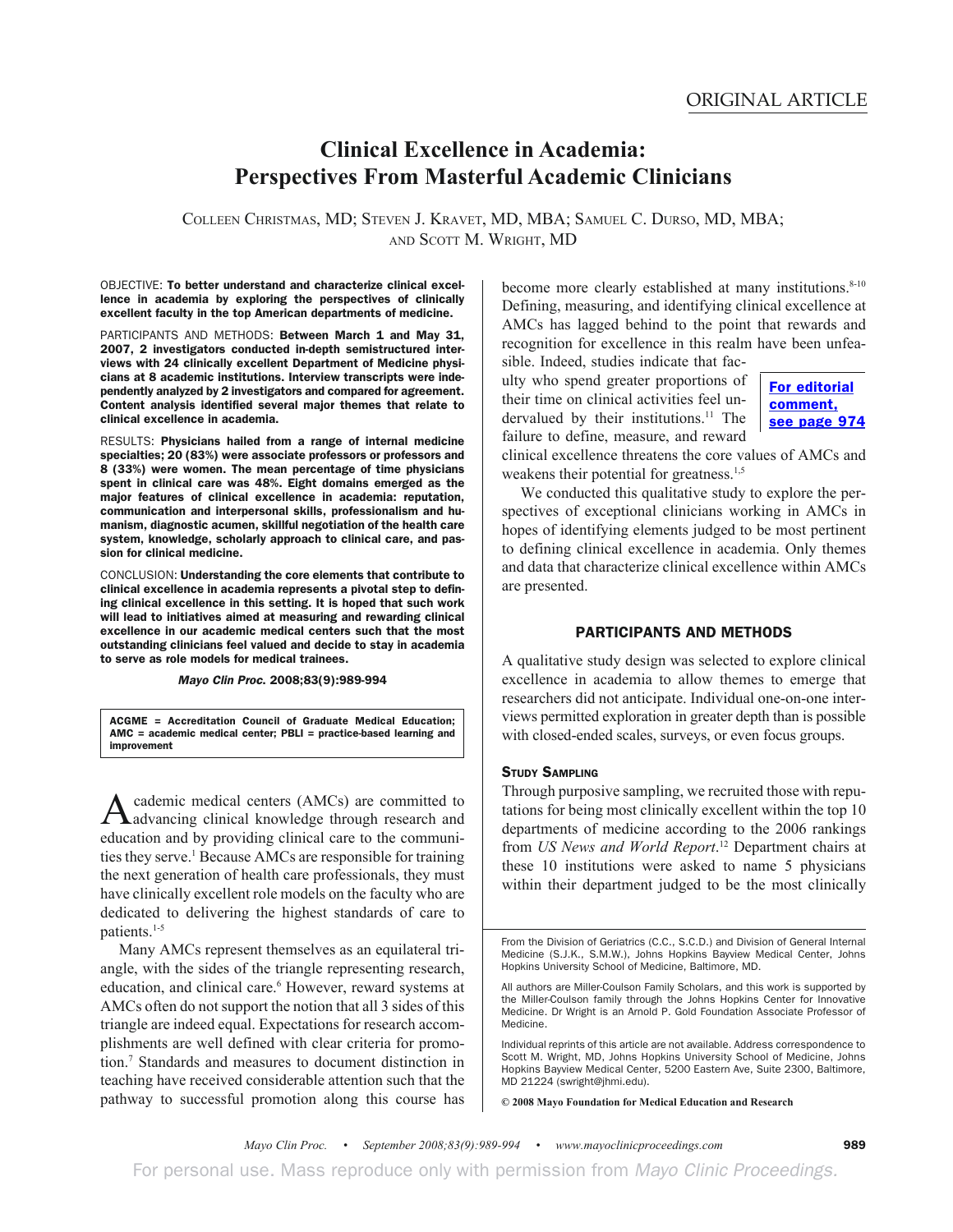#### TABLE 1. Interview Guide Questions Used to Stimulate Discussion With Informants About Clinical Excellence in Academia

Before we contacted you to set up this meeting, were you aware that you are considered to be an excellent clinician by your department chair? Why do you think your department chair considers you to be clinically excellent? How would he or she know this?

- What is an example of something you have done that you think was perceived as excellent clinically? Perhaps a time when you felt particularly proud or a time when you were complimented about your abilities in providing patient care.
- Can you tell me about a colleague whom you feel is clinically excellent and why?
- What is your definition of clinical excellence within an academic institution?
- Do you believe your clinical work is noticed, valued, credited toward promotion? Does anyone at your institution get promoted based on excellence of clinical work?
- Is the quality of the clinical care you provide monitored or measured in any way? If yes, how?

Have you ever received an award for clinical work either at your institution or through another venue? If yes, please describe the award.

How do you feel the system in which you provide clinical care fosters or hinders provision of high-quality clinical care?

excellent. To help with their selection process, the following was included in the request: "In considering this, it may help to think about which of your faculty you would ask to care for a close family member who was ill (with a diagnosis within this physician's area of expertise)." From the lists of physicians, we randomly selected 3 physicians from each AMC to interview using www.random.org. If any of these physicians were unavailable or declined participation, we proceeded to the next physician from that institution on the random order list. Mayo Clinic Institutional Review Board approved the study.

#### DATA COLLECTION

From March 1 to May 31, 2007, 2 investigators (C.C., S.M.W.) audiotaped semistructured interviews with participants via telephone, which lasted about 30 minutes. The interviewer began by asking closed-ended questions that collected demographic information, such as division and academic rank, before switching to open-ended questions about clinical excellence in academia (Table 1). The interviewers, trained in qualitative interviewing techniques, used reflective probes to encourage respondents to clarify and expand on their statements. All interviews were transcribed verbatim.

#### DATA ANALYSIS

We analyzed transcripts using an "editing organizing style," a qualitative analysis technique in which researchers

search for "meaningful units or segments of text that both stand on their own and relate to the purpose of the study."13 With this method, the coding template emerges from the data, as opposed to application of a preexisting template. Two investigators (C.C., S.M.W.) independently analyzed the transcripts, generated codes to represent the informants' statements, and created a coding template. In cases of discrepant coding, the 2 investigators successfully reached consensus after reviewing and discussing each other's coding. Atlas.ti 5.0 software (Atlas.ti GmbH, Berlin, Germany, 2005) was used for data management and analysis. The authors agreed on representative quotes for each theme.

Following accepted qualitative methodology, we discontinued sampling after 24 interviews, when it was determined that new interviews yielded confirmatory rather than novel themes, a process called achieving "thematic saturation."13 This sample size is consistent with other qualitative studies.<sup>14-17</sup>

#### RESULTS

#### INFORMANT SAMPLING AND RESPONDENT DEMOGRAPHICS

Two Department of Medicine chairs did not respond to our requests for the names of the most clinically excellent physicians among their faculty. Of the 40 names provided by the other 8 chairs, 24 (3 from each AMC) were randomly selected for the study. Of these, 2 were not willing to make time for participation; however, at both institutions the next physician agreed.

Of the 26 physicians approached, 24 (92%) participated in the interviews. Most participating physicians (83%) were associate professors or professors; one third (33%) were women; and informants hailed from diverse specialties of internal medicine (Table 2).

The average percentage of time informants spent on clinical care in their current schedule was 48%. Most informants (19; 79%) reported that they considered their clinical effort was "just the right amount of time" to spend in clinical work. The other 5 (21%) reported a preference to decrease their clinical time.

#### QUALITATIVE ANALYSIS

Comments made and stories told by informants were categorized into 7 domains that describe and relate to clinical excellence in academia. These are listed in Table 3, with the number of times each domain was mentioned and the percentage of informants referring to the domain. An eighth domain, reputation for clinical excellence, explored how clinically excellent physicians in academia could be recognized.

**Communication and Interpersonal Skills.** Physician informants described how communication and interper-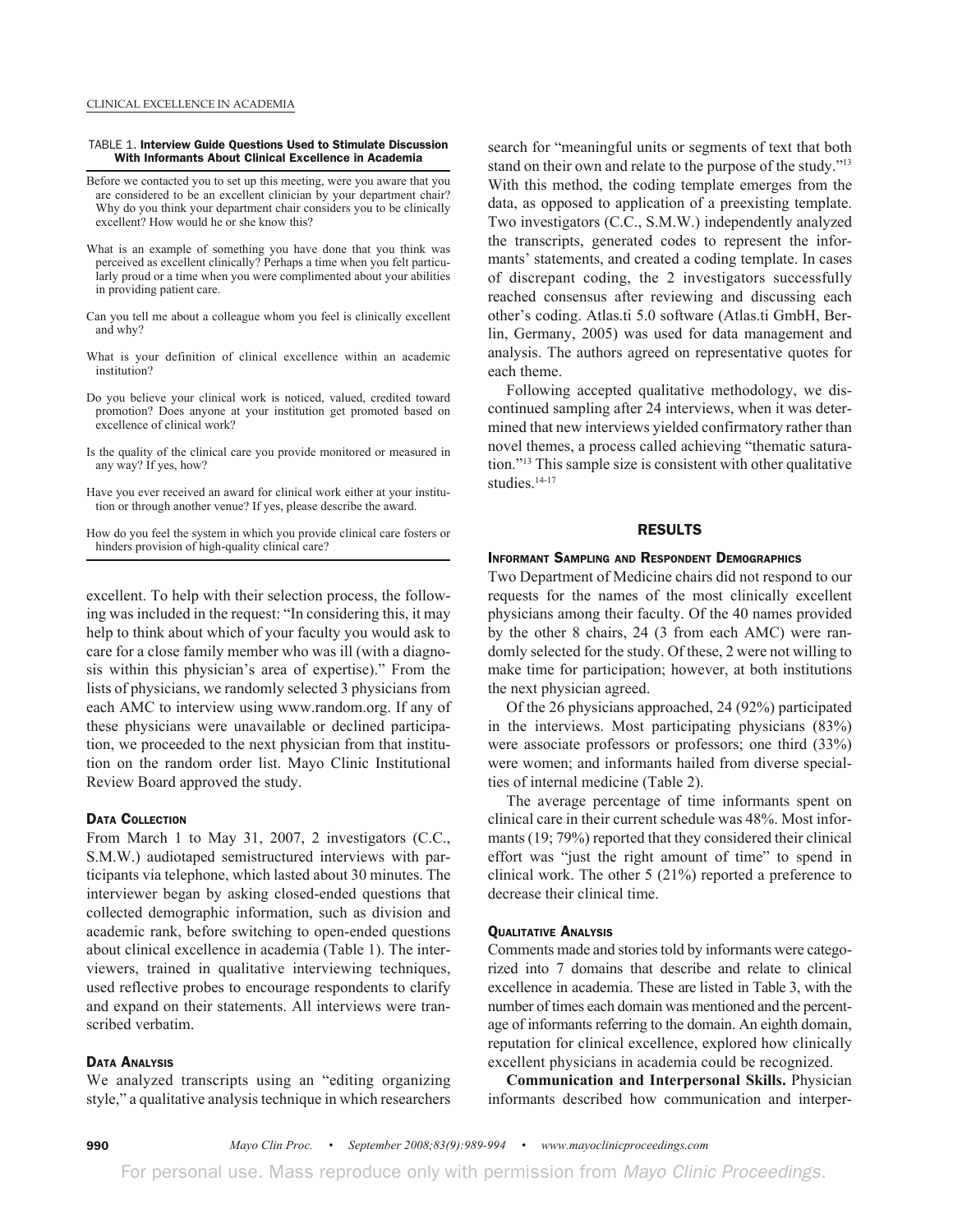| TABLE 2. Characteristics of the 24 Clinically Excellent |
|---------------------------------------------------------|
| <b>Physicians From 8 Academic Institutions</b>          |
| With Highly Rated Departments of Medicine <sup>a</sup>  |

| Women                                                    | 8(33)       |
|----------------------------------------------------------|-------------|
| No. of years on faculty                                  | 24 (4-39)   |
| Academic rank                                            |             |
| Professor                                                | 15(62)      |
| Associate professor                                      | 5(21)       |
| Assistant professor                                      | 4(17)       |
| Specialty                                                |             |
| Internal medicine                                        | 6(25)       |
| Cardiology                                               | 5(21)       |
| Gastroenterology                                         | 2(8)        |
| Hematology                                               | 2(8)        |
| Infectious disease                                       | 2(8)        |
| Rheumatology                                             | 2(8)        |
| Nephrology                                               | 2(8)        |
| Oncology                                                 | 1(4)        |
| Endocrinology                                            | 1(4)        |
| Pulmonology                                              | 1(4)        |
| Time in various activities $(\% )$                       |             |
| Clinical care                                            | 48 (15-90)  |
| Research                                                 | 11 $(0-45)$ |
| Teaching                                                 | $19(5-50)$  |
| Administration                                           | $21(0-50)$  |
|                                                          |             |
| Time respondent wished to spend in clinical care<br>More |             |
|                                                          | 0(0)        |
| Less                                                     | 5 (21)      |
| Right amount as is                                       | 19(79)      |

<sup>a</sup> Continuous variables are expressed as mean (range); categorical variables are expresssed as number (percentage).

sonal skills are very much at the core of clinical excellence. Specific facets within this domain that were thought to set the most excellent clinicians apart included forging deep connections with patients, being responsive and considerate of others, simplifying concepts to create better understanding, being skillful in teams, being flexible, having the skill to relieve stress, and helping patients to regain control.

An assistant professor who spends 25% of his time in clinical settings emphasized the importance of forging meaningful relationships with patients, "To be clinically excellent, you have to have relationships with patients. You have to have those communication skills and that professionalism that will allow you to build trust between you and the patient."

Communication was also stressed by an associate professor oncologist who spends 30% of her time in clinical care:

I think the foremost thing is communication. You have to be able to listen and then also communicate with people of all different levels. You have to be able to connect with them, and you have to be able to deal with stressful situations in a way that helps relieve stress and that is productive.

**Professionalism and Humanism.** Many top clinicians discussed themes related to professionalism and humanism, as they pertain to clinical excellence. The excellent clinician was noted to be generous with people and with his or her time, humble, and deeply caring and dedicated. Other facets central to excellence included being honest, being nonjudgmental, genuinely caring, treating all patients equally, and constantly striving for excellence.

Dedication to the patient and the profession was recognized by a hematology professor in academics for 16 years who stated, "I can love somebody [a colleague] who is dedicated, who is always there for the patient or for your questions, and goes the extra mile."

A professor in the Division of Endocrinology believed that availability and commitment were largely responsible for why he is viewed as clinically excellent, "Commitment: I take my clinical care and teaching very seriously. I have never put it on the back burner. I have always been available. I make myself accessible to patients as well as students, whether they are residents or medical students."

One professor who spends 25% of her time in clinical settings expressed her perspective that treating all patients equally well is a real sign of clinical excellence:

Basically my belief is that everybody gets treated the same and that everybody has VIP status when I walk through the door to see anybody in our clinic. So therefore, the people that I like or the people that I think are wonderful clinicians basically have that

TABLE 3. Major Themes Related to Defining Clinical Excellence, From Interviews With 24 Clinically Excellent Faculty Physicians at 8 Academic Institutions<sup>a</sup>

| Theme                                          | No. of times theme mentioned<br>in all interviews | No. $(\%)$ of respondents<br>referring to theme |
|------------------------------------------------|---------------------------------------------------|-------------------------------------------------|
| Communication and interpersonal skills         | 47                                                | 22(92)                                          |
| Professionalism and humanism                   | 46                                                | 21 (88)                                         |
| Diagnostic acumen                              | 46                                                | 14(58)                                          |
| Skillful negotiation of the health care system | 21                                                | 8(33)                                           |
| Knowledge                                      | 16                                                | 10(42)                                          |
| Scholarly approach to clinical practice        | 10                                                | 7(29)                                           |
| Passion for clinical medicine                  | 6                                                 | 5(21)                                           |

<sup>a</sup> Respondents were not queried specifically about these themes, and these counts represent spontaneous and unsolicited responses in each subcategory.

For personal use. Mass reproduce only with permission from *Mayo Clinic Proceedings*.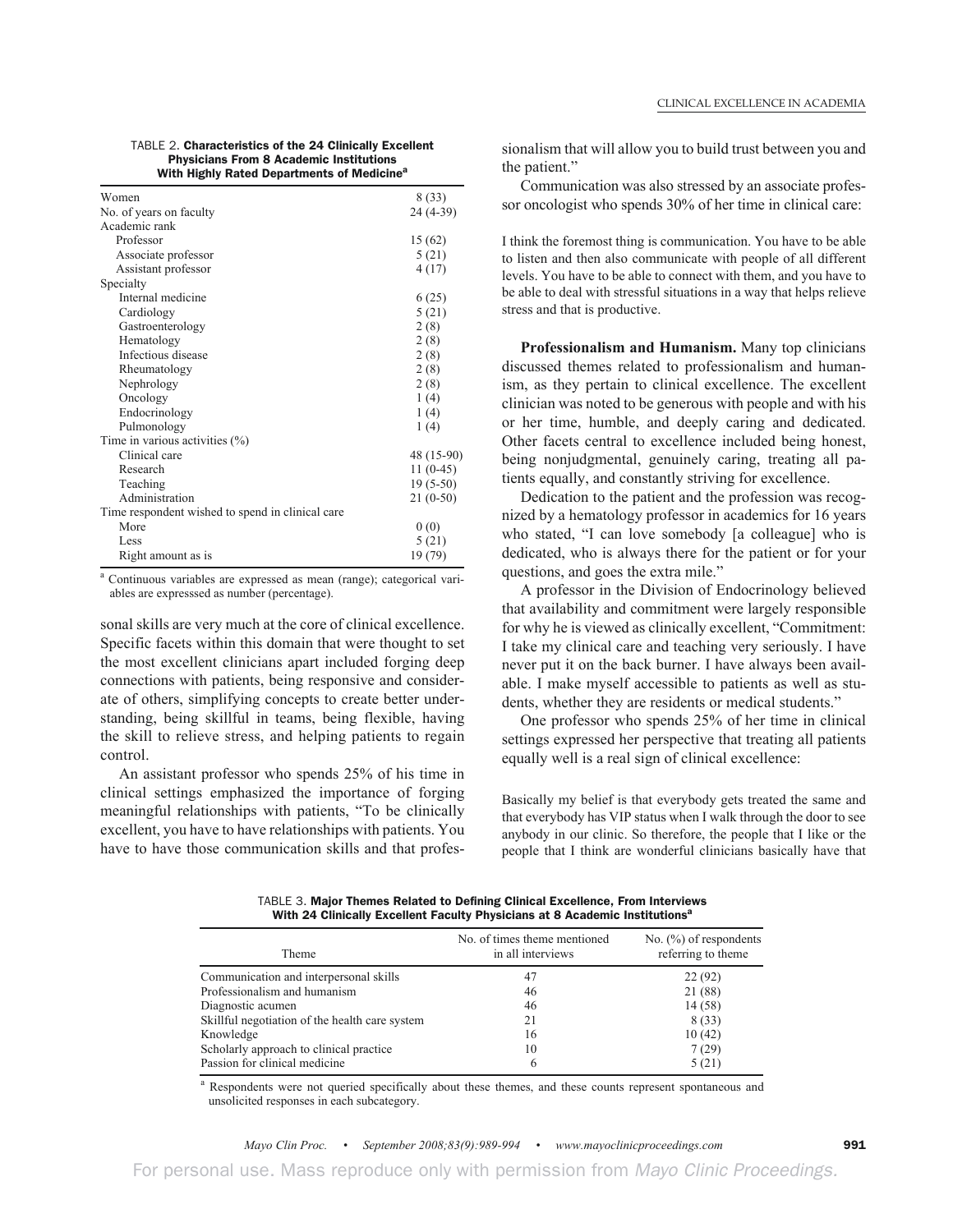#### CLINICAL EXCELLENCE IN ACADEMIA

same thought: that they're treating everybody the same and everybody deserves the best treatment.

A female internist who is an associate professor spoke in great detail about how humanism relates to clinical excellence:

To be hailed as a stellar clinician and what sets those folks apart are (1) the ability to communicate with patients, (2) the ability to communicate with colleagues, and (3) their level of compassion toward their patients: understanding, and true thoughtfulness as opposed to dismissiveness. It's a lot of humanistic qualities I think makes the person a great clinician, not just diagnostic qualities.

**Diagnostic Acumen.** The importance of being a skillful diagnostician was referenced 46 times during the interviews. The most excellent clinicians were thought to be expert thinkers who were thorough, exercised outstanding judgment, and were called for the tough cases. In their quest to arrive at correct diagnoses, they would uncover historical features and physical findings not seen by others and would apply their experience thoughtfully.

A male assistant professor internist who has been in academia for 7 years stated, "I think you have to be right a lot.... I think you have to have a track record of going out on a limb, making calls about things, making decisions regardless of the uncertainty, and having success."

An associate professor in oncology with 30% time in the clinical setting also noted, "It's hard to define that, but you get the sense that some people can listen to a story and they can home right in on what part of that story, that clinical story, doesn't make sense. They know to focus on that because that is where the answer lies."

Likewise, another physician (a male internist) described an excellent colleague as follows:

What's amazing to me is how often he's right, how often he has just hit the nail on the head, whether it's being presented at [the Clinical Practice Committee] as an unknown, or whether it's in a prospective fashion.… But he would be the one I send any complex patient to in a heartbeat because I know he'll get the right answer 9 times out of 10.…

**Skillful Negotiation of the Health Care System.** Informants frequently discussed issues related to the systems in which they practice medicine. Practicing evidence-based medicine and using resources appropriately appear to distinguish good clinicians from excellent ones. Informants spoke of how excellent physicians must demonstrate leadership related to the delivery of optimal care or must serve as advocates for patients. Some explained that economic factors or time constraints affect the ability to realize clinical excellence.

A lengthy quotation from a male associate professor cardiologist who spends 85% of his time in clinical practice summarized the sentiments of several informants:

[M]y perception of…clinical excellence is an individual who practices evidence-based medicine, uses resources appropriately and wisely, is able to diagnose problems (at times complicated), addresses therapies, and effectively communicates those therapies and decisions to…the house officers, their colleagues, and patients;…there's now enormous disconnect between that advancement [of science] and the implementation of delivery of clinical care. Care is [fractured]; it's discontinuous.… Our group will see our patients no matter where they are in the hospital or no matter what service they come in on to provide continuity of care.…

**Knowledge.** The physicians interviewed described outstanding knowledge and lifelong learning as being central to clinical excellence in academia. Clinically excellent physicians are not only learned and up-to-date in their own field but are also facile and sharp in related fields.

In characterizing clinical excellence, one female associate professor in internal medicine commented that superior knowledge was a requirement. "You absolutely have to start with a reasonably excellent knowledge base and excellent clinical judgment. That is nonnegotiable."

In regard to lifelong learning, a professor who spends 60% of his time in infectious diseases practice described a colleague that he judges to be excellent, "He's extremely knowledgeable, and I think that makes him such an excellent clinician and teacher. Besides the fact he's very smart, knows the literature, and has a great deal of experience, he has a tremendous enthusiasm for learning."

**Scholarly Approach to Clinical Practice.** Clinically excellent academic physicians described being scholarly in their approach to patient care, including applying evidence judiciously to patient care decisions. They are committed to improving patient care systems and disseminating clinical knowledge. Several physician informants discussed interfacing with researchers both to inform research and to translate research findings into clinical care.

An associate professor who spends 30% of her time in clinical practice and 45% in research explained, "An academic clinician, I think, needs to go a step further and not just know guidelines, but know what's on the horizon, know the directions. I'm a clinical researcher, so I'm biased to say that clinically excellent academicians would be participating in clinical research and trying to move the field forward."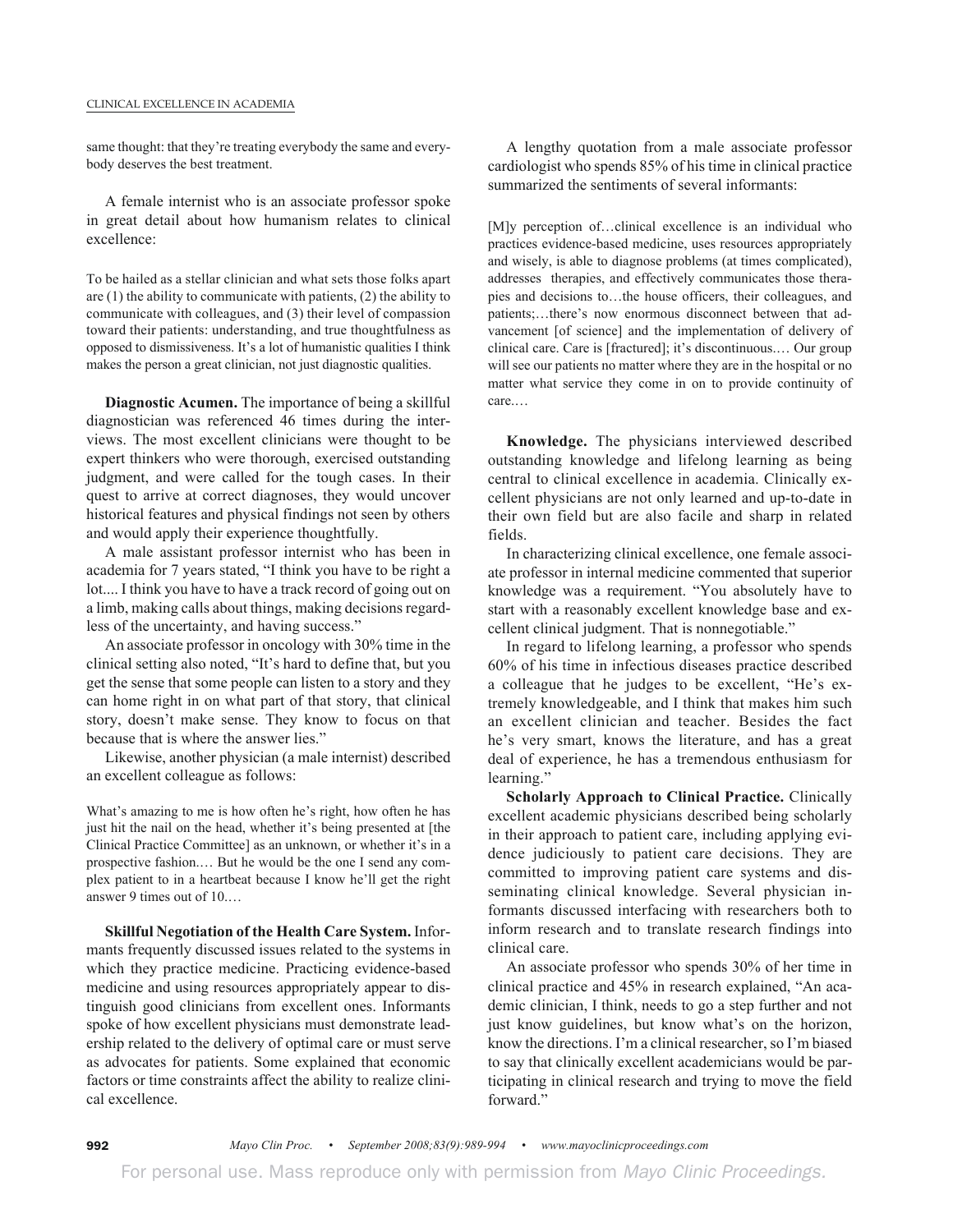**Passion for Clinical Medicine.** During the interviews, 5 informants mentioned that clinically excellent physicians must have a passion for, enthusiasm about, and enjoyment of clinical medicine.

A professor who is 60% clinical and considers this "just the right amount" of clinical work to be doing conveyed the following:

But what really separates the superb clinician, at least as I look around and I make judgments on my colleagues, it is the enthusiasm that the best of the clinicians have in regard to their approach to patient care. They really enjoy doing it. It is obvious to people around them that they enjoy doing it. That kind of enthusiasm gives a kind of charisma to the way they do business that is really quite infectious.

**Reputation for Clinical Excellence.** The most common theme, identified 53 times by 21 respondents (88%), was the idea that one's reputation was critical with respect to being perceived as clinically excellent within the AMCs. These physicians believed that clinically excellent academic physicians are renowned for their prior achievements in clinical settings. Informants reported that many had received recognition for their clinical care, in the form of awards and as philanthropy from grateful patients. Further, referrals from colleagues within and outside the institution, as well as being called on to care for physicians, their families, or other VIPs were believed to play into one's reputation.

A male hematologist alluded to reputation in his definition of clinical excellence: "I think that I would define that as someone who has the respect of his or her colleagues, housestaff, fellows, and medical students: somebody that probably any other faculty member would seek out if they had a problem, an illness."

A rheumatology professor whose schedule is 45% clinical concurred, "When you get right down to it, the determination of clinical excellence really comes from the recommendations of peers, course directors, division chiefs, and department chairs."

An assistant professor interventional cardiologist was tuned in to the elements that contributed to his reputation, "I think I have a pretty good reputation in terms of care of complex patients and for lack of a better word, 'betterknown' patients. I see a lot of VIP-type people and a lot of complicated patients that get referred."

**Other Ideas Raised by Informants.** Several comments did not fit into any of the 8 domains but are worthy of mentioning. Some comments related to "continual reflection on the practice of medicine with efforts to improve clinical care" and "development of systems or processes or measures to improve clinical care." Other physicians noted technical skills are important to defining clinical excellence.

#### **DISCUSSION**

In this qualitative study, excellent academic clinicians defined clinical excellence in academia as a coming together of multiple characteristics and aptitudes: communication and interpersonal skills, professionalism and humanism, diagnostic acumen, skillful negotiation of the health care system, knowledge, taking a scholarly approach to clinical practice, and having passion for clinical medicine. This confluence of factors, perhaps together with other features, might bestow on certain individuals the reputation for being clinically excellent, which was the most common theme in the interviews. The fact that reputation was a leading theme in the analysis was not all that surprising in that peer assessment is perpetually used in medicine, for example with credentialing and board certification.<sup>18-20</sup> The 7 themes that emerged as informants attempted to delineate clinical excellence correlated highly with the core competencies outlined by the Accreditation Council of Graduate Medical Education (ACGME).<sup>21</sup> The ACGME's 6 core competencies define the areas in which house officers in residency training programs across all specialties are supposed to demonstrate competence before graduating: medical knowledge, patient care, systems-based practice, practice-based learning and improvement (PBLI), interpersonal and communication skills, and professionalism. Only PBLI was not specifically identified in this study of clinical excellence among faculty, although the theme "scholarly approach to clinical care" included both familiarity with the literature and creation of new knowledge, both of which are part of PBLI. The themes of reputation and passion for clinical medicine elaborated by these faculty are not captured within ACGME's core competencies; they could be instrumental in clinically excellent physicians' ability to inspire others, particularly to serve as role models for learners at AMCs.4,22,23

Medical knowledge and diagnostic acumen were common themes related to defining clinical excellence, but they figured less prominently than did communication and interpersonal skills and professionalism and humanism. The "art" of medicine appears to be highly valued in identifying standards of excellence in clinical care. Indeed, one study found that the traits that patients themselves most highly value in their physicians are confidence, empathy, humanism, personal regard, honesty, respect, and thoroughness.<sup>24</sup> Another study showed that physicians' communication skills were closely linked to patient satisfaction, whereas the actual quality of care delivered (according to standards and guidelines) was not.<sup>25</sup> Further, learners want to emulate role models who are professional, and they describe noting discord between what they are taught about professionalism in the classroom and what they witness in clinical